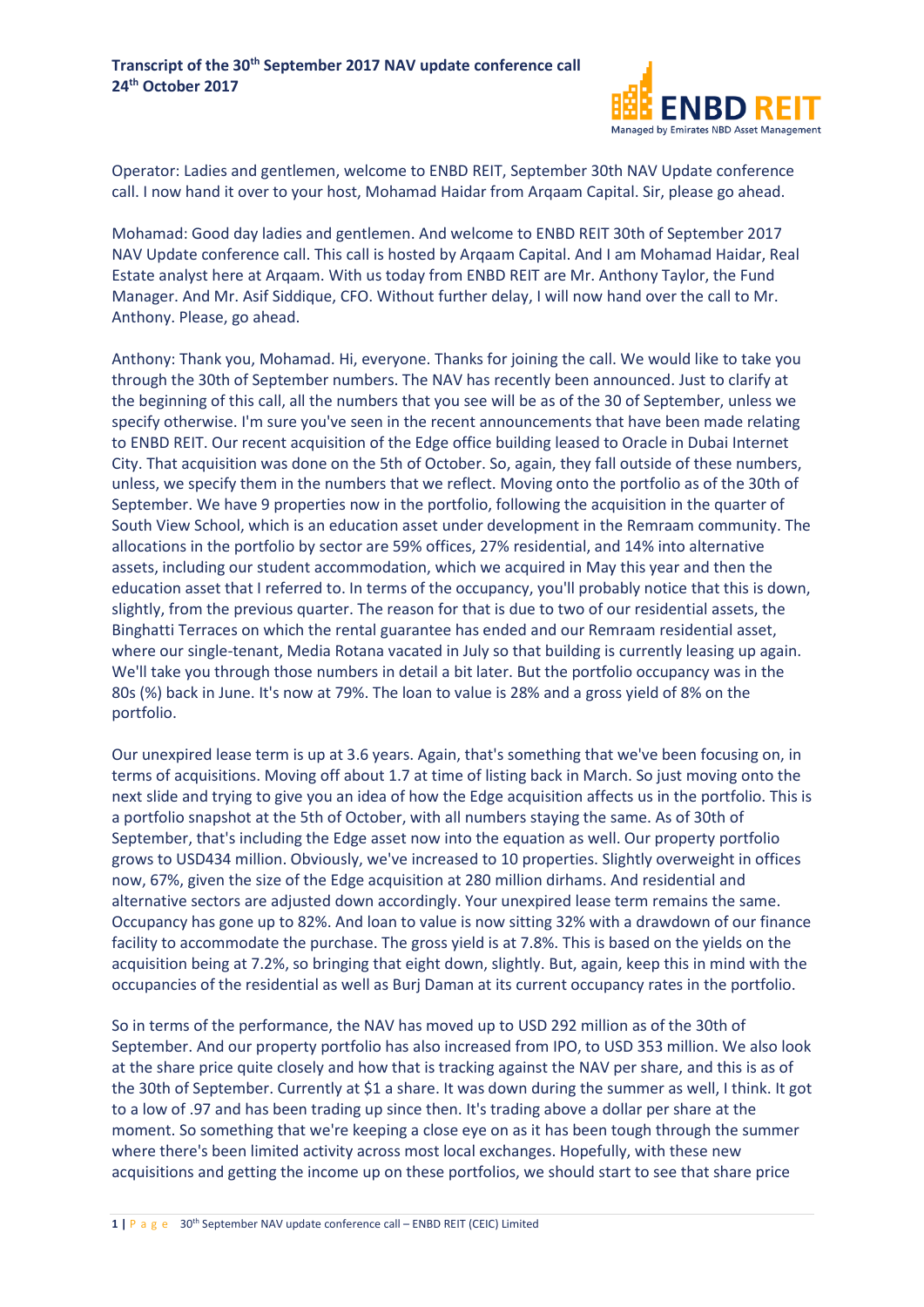

trading up as well.

We'll just move onto some of the history and track record of the portfolio. So prior to listing in March, ENBD REIT was a private real estate fund. And, in terms of the life of that fund, we have executed 25 acquisitions totaling close to 750 million dollars. We've also made some strategic disposals along the way -- 15 properties exiting at about \$300 million U.S. dollars of assets. We've, obviously, evidenced the acquisition track record with the last three acquisitions since the IPO. And we have two to three opportunities at the moment, which we currently are looking at closely hoping to execute at least one more before the end of the year further pulling down on our finance facility, and getting our leverage up to close to 40%. That will further improve the yields on the portfolio.

So, in terms of highlights for the quarter, I'll run you through the portfolio values. Keep in mind, this is excluding our Edge acquisition. Our cash position at 63 million was relatively high, still. That's mainly from the IPO proceeds from March. Gross asset value of just over 400 million dollars. In terms of gross yield, 9.7, the net yield on the NAV is at a 5.1 number. And I think it's probably good to explain this a bit more. It's in terms of unrealized gains or valuation gains in the quarter that have been relatively flat. What we saw in the first quarter and in June 17, that there was an element of capital appreciation on the assets. And given the current market climate that has not continued. We can take you through those numbers as well a bit later in terms of how that affects the portfolio. But what we've also tried to do is illustrate having now utilized our cash position invested into the Edge building and put the Edge income over the last six months, so effectively adding the Edge to our portfolio from the first of April of this year. That gets us to a net yield of 7.2%. And that's trying to give some sort of guidance of how the fund should perform now that we're increasing the rental generation of the portfolio. Obviously, no dividend paid out in September. And the share price trading at \$1 as of the 30th of September. In terms of the portfolio overview, we've touched on the occupancy. And on the right, you can see the weightings across the portfolio per asset. Our largest three assets accounting for slightly over 50% of the portfolio.

Moving onto our geography, we're still focused…or 100% today invested in Dubai. You'll recall that our strategy is to be diversified across the Emirates. So we are actively looking at investing into Abu Dhabi and one or two of the other northern Emirates at this time. We haven't executed, yet. But it is something that we'll be looking to grow our portfolio into to those regions. Within Dubai, our strategy remains the same. It's investing into prime office locations where there are strong occupancies. And it is even more so now focused onto our alternative asset class. Which includes your industrials, or your logistics, or manufacturing. Some more education and potentially healthcare as well. With a strong focus towards what we call the new Dubai, around the new Al Maktoum Airport/Jebel Ali Port, that, for us, is an area which has good growth prospects for the next five to 10 years. Ideally, when we invest into these areas, we take on long-term leases to cover any short-term volatility in the market.

So just a little bit more on strategy, what we would like to be ultimately is 50% to 60% in offices, residential 20% to 30%. And then that alternative asset class that I spoke about at 20% to 30% just going back to where we are today, as I mentioned, slightly overweight in offices. We'll look to balance that out with some acquisitions into the alternative space. Additionally, adding some assets from Abu Dhabi, targeting typically assets above 30 U.S. million dollars so 100 million dirhams plus and by the regulations, not getting over 30% of NAV into any development assets. Moving onto the portfolio, the bar charts that you will see at the top left of your screen here, illustrate the income that has been generated over the last 12 months, from the existing portfolio. And then, moving onto your right hand-side your annual contractual rentals as of today, essentially, trying to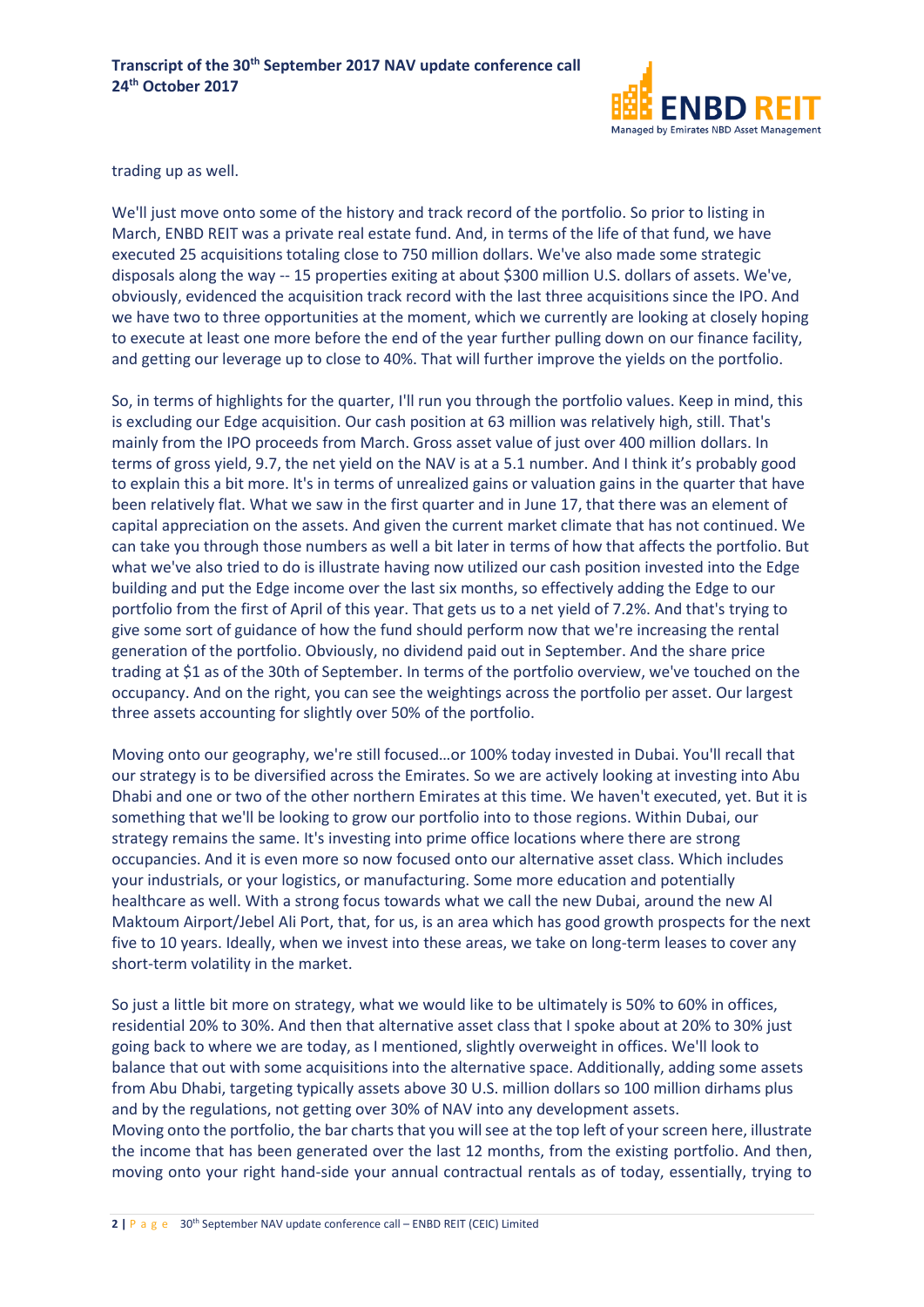

give some sort of forward-looking numbers for the year going forward which is increasing. Obviously, the alternative asset class is growing with the acquisitions that we have made. The residential number you'd see moving from USD 8.2 million down to USD 6.5 million. That's purely on the current vacancies that we've had at the Binghatti building and Remraam, which are set to improve and that's likely to move back to approximately eight million in the coming months. And then the USD 18 million, which stays pretty stable on our office sector, that's without the Edge acquisition. So that will obviously increase as that Edge moves onto our portfolio. So just moving across, onto the portfolio in a bit more detail, we've seen some positive leasing activity coming out of our Dubai Healthcare City properties. As of the 30th of September occupancies are 85% and 89%. We've had further success after the quarter end and both of these assets are looking to be occupied over 90% going forward. In terms of our Burj Daman asset in DIFC, this asset is still sitting at 56% occupancy. What we saw last year September 2016 to March 2017, was when the majority of the leasing activity was executed. It has been a very quiet summer for us, in terms of leasing. We're starting to see a lot more inquiries coming back now, after the holidays and the summer and are expecting to close on one or two of these leasing opportunities towards the end of the year and in the beginning of 2018. But the occupancy is not where we want to be on Burj Daman, at the moment. In terms of Al Thuraya 1, this is still our largest asset in the portfolio. Its occupancy is still remaining high, probably worth noting the unexpired lease terms is at .8 years. This is because a lot of the leases on the building are annual leases and they come up for expiring in May, so that WAULT comes down during the year and then, obviously, gets pushed out again as they renew. Most of these tenants have been in building for five/10 years. So they're quite committed, and usually renew on an annual basis. Moving onto the residential portfolio, where there's probably a bit more movement at the moment with two assets providing some challenges in the quarter. The first one was anticipated with the Binghatti Terraces rental guarantee expiring in July. The second one was a little less anticipated, with the single tenant at our Remraam building Media Rotana vacating in July as well. In April, this year, the tenant was very committed to the building but unfortunately changed their mind and went looking for alternative accommodation, which was much more affordable to them. We simply couldn't compete with the rental rates that they were being offered in more secondary locations to the Remraam community. So we made a call that we could not drop our rental rates to what they were prepared to sign at and we felt that we could keep the gross rental higher by Media Rotana leaving and us leasing out to individual tenants. As of the 30th of September, our occupancy rate at Remraam is 38%. We've actually seen a good level of leasing activity and interest on this property. But there have been a number of maintenance issues that we needed to tidy up on the building and we only want to be leasing units that are 100% ready to go to the individual tenant. So any unit that is available has been leased, and that gets us to 38%. We've seen the take-ups being very quick when the units become available. And there's actually a waiting list that covers the entire 105 units today. Again, it's been positive to see that the demand is there for the building. It is just a process, now, working through all the maintenance items and leasing it out. Following the 30th of September, we've had further leasing success of the units that are available. So that's moving up above 40%. It's closer to 45%, today.

On Binghatti Terraces, in middle of July, that occupancy was at 70%. That has improved over 80% going forward. Asteco is appointed as Property Managers on that building, leasing it out. It's more a test of the market that you need to get the rental rates correct. We probably went out, initially, asking slightly higher than the market on some of the units, given the quality of the building and that it was a new building coming to market. We've now managed to adjust those rates and get them in line with what the market is willing to pay. And we've seen that take up happen a lot quicker, once we get the market rates right.

In terms of Arabian Oryx House, again, this continued to do well -- 95% occupancy and a gross yield of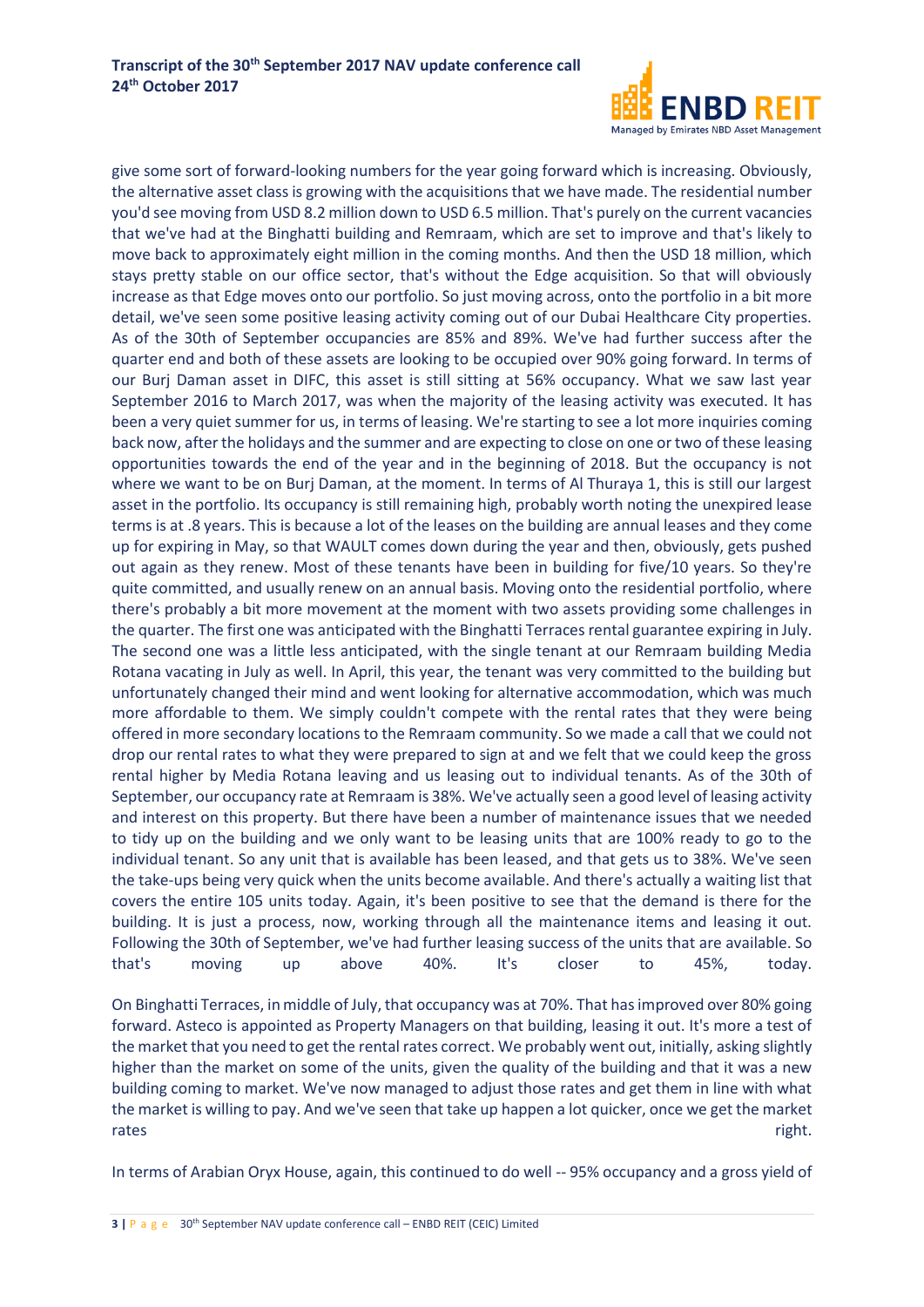

8.5%.

Moving onto our alternative asset classes. So the Uninest asset acquired in May, this year, that is 100% leased to a global student accommodation operator. And again, acquired at an 8% yield. This will continue to perform well for us. It's on a seven-year lease with contractual increases in year four and year six of that lease agreement. And then South View School, which is currently under construction but with a total development value of AED 55 million. This is fully leased to the operator on a 35-year lease. So in terms of our key tenants in the portfolio, we're very pleased to welcome Oracle, who take up the majority of the Edge building, as well Snapchat and McGraw-Hill. But as you can see, we do have a number of international prominent tenants within the portfolio today. And it is our focus on our acquisition to make sure that we continue to improve this tenant component of the portfolio.

Moving onto our Edge acquisition, please keep in mind this is after the 30th of September. We have been in negotiations with the developer for some time on this building. We were looking at it, while it was under construction in the previous fund. We also revisited it about a year ago once Oracle had signed up to the building but was working through their rent-free period. And now they are in and paying full rent on this space. It is a very strategic asset for ENBD REIT. It is very well located within Dubai Internet City. One of the prominent commercial locations within Dubai. The appeal for this is 85% of the office space is leased to Oracle on long contractual terms. They signed on 10 years, contractually. But there is a break in year five for the tenant. Something that we looked at very carefully during the due diligence. And given Oracle's investment into this building, it is unlikely that they will be looking to exit so shortly after moving in. Other tenants occupying the remaining space on the first floor include Snapchat, McGraw-Hill and the developer, Sweid & Sweid. On the ground floor, we have Costa Coffee, Just Salad, and Classic Burger as your retail and food beverage compliment to the building. So 100% occupied, all on long-term leases, in a Grade A building, the quality you don't often see in Dubai makes it a good acquisition, which in our view will maintain its value going forward. In terms of the yields? We acquired it at a gross yield of 7.4%. That equates to a net yield of 6.6% and a return on equity using a 50% LTV of 9%. With the drawdown that we've utilized so far on the acquisition, that has moved our loan to value ratio from 28% up to 32%.

We've touched on the other two acquisitions. The first one was our South View School education asset. And then Uninest student accommodations. So I won't any more time on that. What I'll do now is pass it over to our CFO, Asif Siddique, to run you through some of the financials.

Asif: Thanks, Anthony. It was a difficult quarter for us in the sense that the summer was extended due to Eid but also, at the time of listing, the money raised was still in the liquid form. Now, on 5th of October, we have deployed all the equity raised in the listing. We can take you through the numbers in more more detail and mow.

Mudaraba payable remained the same from the previous quarter. Investment property moved up slightly due to the progress payment made in case of SVS School. Islamic deposit and cash dropped down due to the distribution paid and the operating or maintenance expenses paid in this quarter. Mudaraba payable remained the same as of the 30th of September but with the Edge acquisition, our investment properties jumped to 434 million dollars, our liquidity of cash and cash equivalent drops down to 6.5 million dollars. It also increased our debt from 117 million to 141 million, which took ENBD REIT from 28% loan to value ratio to 32%. We are targeting our optimal capital structure, which is 45% debt and 55% equity. With the current facility fully drawn we will jump to 39% to 40% of LTV. Management is looking at various options on the debt, which will allow us to generate higher returns. I will now move on to the income statement.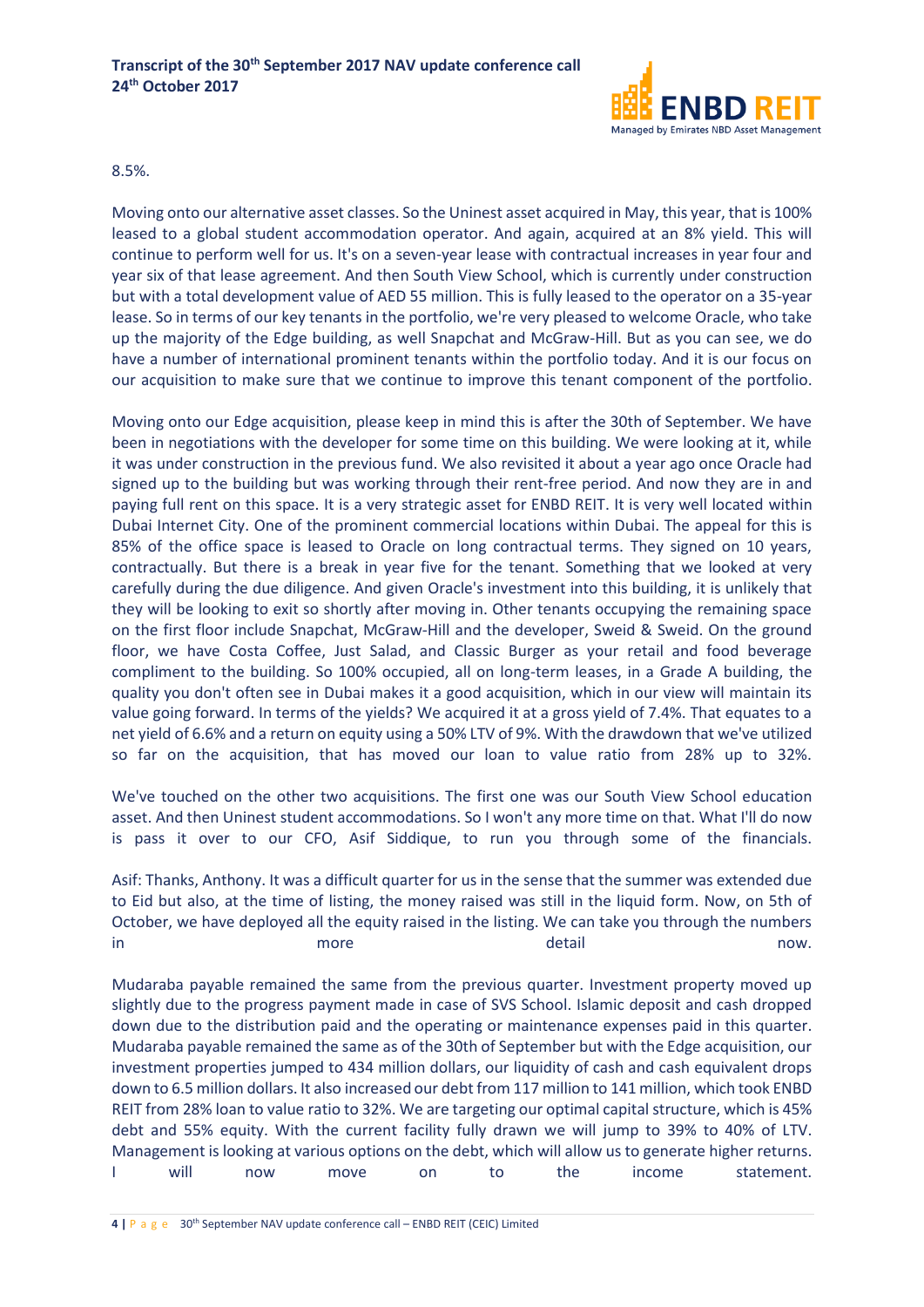

On this slide, you can see there are two components - the bar chart on the left-hand side, which is our revenue component. And on the right-hand side, you can see the donut, which has the various types of expenses in it. I'll first take you through the bar chart, which is our revenue component. Rental income is slightly less than the previous quarter, which is mainly, as Anthony touched on two buildings, Binghatti Terraces and Remraam, where the rental guarantee lapsed or the tenant vacated. So our rental income is slightly down from last quarter but overall, our total revenue is around 14.3 million dollars. We expect that 8.5 million revenue for this quarter/for the next quarter. And guidance across revenue is 17 million for the second half of this financial year. With this, our recurrent annual rental income will jump to 34 million dollars. But for this year, it will be in the range of 30 to 32 million dollars. Once our optimum capital structure will be achieved, it will be above than 34 million, which will be due to the further acquisitions. So if you look at our rental income, this is around 82% of the total income. With this, I'll move to the second bar, which is profit share. The blue bar is for the previous quarter, which starts from 1st April to 30th of June. And the yellow one is about 1st July to 30th September. The gray bar is for the year-to-date six months information.

Our profit share is mainly from the Islamic deposit. It dropped down to 211,000 from 298,000 dollars. That's mainly because we deployed some cash in Uninest in Q2 of this year. And once this and the Edge's deployment has happened this profit share will reduce down to what we'll hold cash To meet expenses that will be kept in various Wakalas on short-term deposits to generate some returns but mainly it will be very minimal number. On the unrealized gain side, 2.5 million dollar revaluation gain was booked Q2 of this year and USD 100,000, which is a flat valuation at this stage for this quarter, which I already touched that it was a difficult quarter where various buildings were vacated or rental guarantee lapsed or occupancy were maintained or slightly less than the previous quarter. So this unrealized gain is based on that. We are seeing that improvement in occupancy is happening, which will take our unrealized gain for the next quarter at an improved rate of with this, the total income at this…H1 of this year is 17.5 million dollars. But with the Edge, if we will consider this revenue for the next quarter, it will be around 8.5 million for one quarter and 17 million for the second half of this financial year, which is ending 31st March. 2018.

With this, I will move to the donut, which is basically the total revenue, which we generated of 17.5 million dollars. Out of that, 20% is spent on the operating expenses of the buildings. These are the maintenance or various utilities or facility management expenses. Our facility management expenses are around 60% of the total expenses, 18% to 20% is for the utilities and chiller and in the range of 12%, on the maintenance. At this stage, we are looking at Remraam maintenance and some other small maintenance expenses. But there is nothing major at this moment, which we are foreseeing in the next quarter. If you look at the finance cost, that is in the range of 16% to 17% of the total expenses, which will remain in the same region. And then we are moving to the fund expenses, which has various components. But some of them are one-off, which will drop down the next quarter or next half total fund expenses well-below than what we are anticipating at this moment or what we are having at this stage. So if you look at the overall margin, that is in the range of 43% but with inclusion of Edge or some new acquisitions which we are foreseeing in this quarter, before the financial yearend. This will jump to closer to 50% or above 50%. With this, I will move to the next slide, which is on the capital structure as I have already touched on the optimum capital structure, which is our 45% debt and 55% equity. Currently, we have a facility availed, which is 700 million dirham as of the 30th of September. We have 430 million dirham drawn on it. But with the Edge, we have drawn a further 88 million dirham. And the balance available at this stage is AED 182 million from the current facility but we are looking at various options of the debt structure.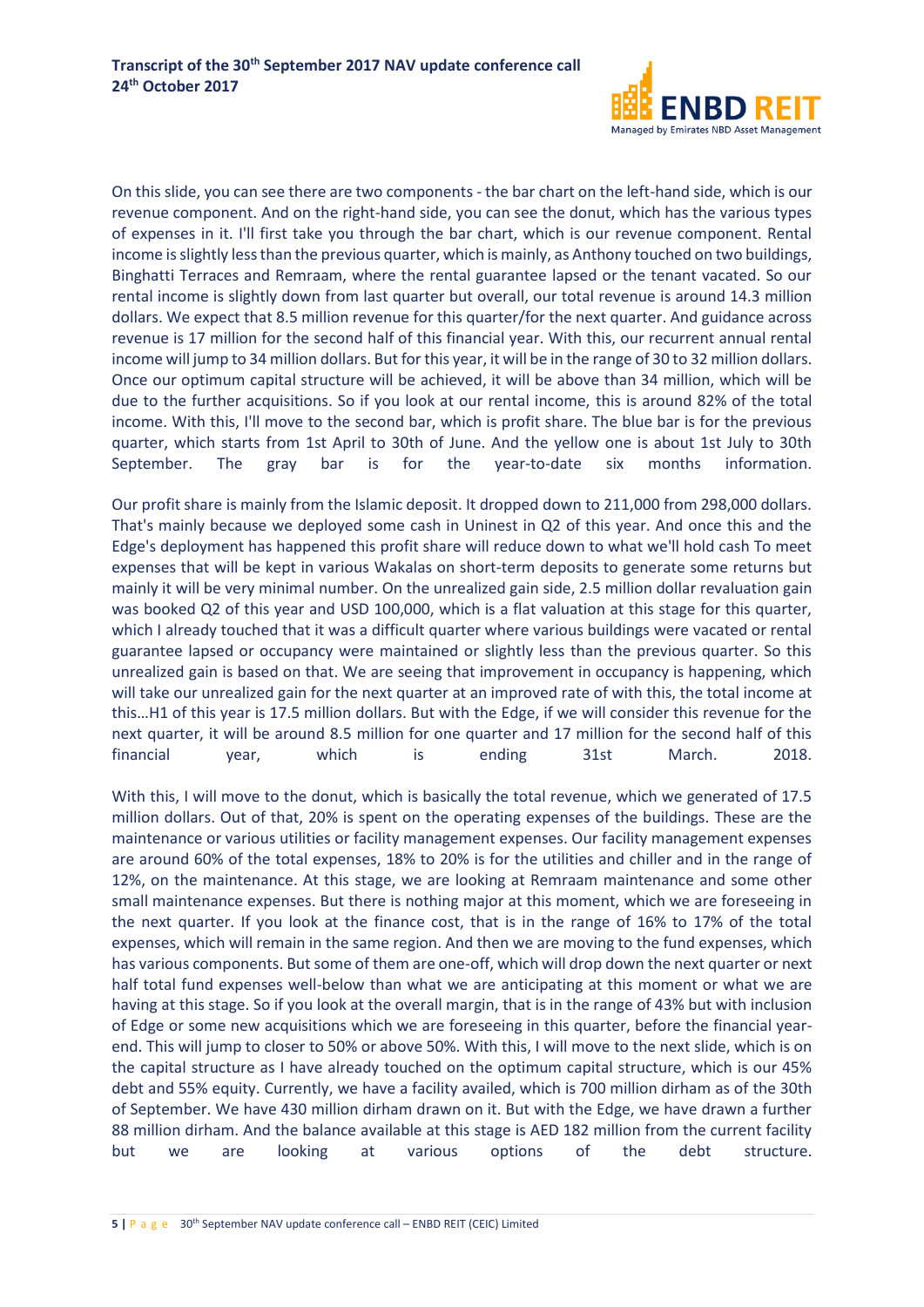

So with this facility, we will stay at 40% but we can jump to 45% with various options. With this let me turn the call over to Mohamad, who will open the line for any queries.

Operator: Ladies and gentlemen, we will now start our Q&A session. If you wish to ask a question, please press zero-one on your telephone keypad. Thank you for holding until we have our first question. Ladies and gentlemen I would like to remind you if you have any further questions, please press zero-one on your telephone keypad. Thank you for holding.

We have a question from Daniel Sizer, from National Bonds Corporation. Please, go ahead.

Daniel: Thank you, Anthony and Asif for going through the presentation. Anthony, earlier in the presentation, you mentioned Abu Dhabi and the Northern Emirates as part of the acquisition strategy going forward. However, can you please comment on the acquisition strategy outside of the UAE. And in your response, please address the attractiveness of other GCC markets and, specifically, Saudi Arabia?

Anthony: Hi, Daniel. First, going within the UAE. We're looking to invest into areas where we see strong growth in the medium to long-term. So we're looking at five to 10 years. For us, Abu Dhabi is doing a lot right, in terms of their infrastructure spend. I think it's fair to say that their real estate market is fairly soft today. But, again, that's expected to pick up with the whole of the UAE, as sentiment turns. So it is a good time to be looking and getting invested into that region. Typically, we're looking to move into this alternative asset class in the other Emirates as well. For us, industrial offers attractive options. We have seen some residential opportunities. However, given our weighting in the portfolio of residential today, it's probably not something high up on our priority list. And it's more likely that you'll see us getting into the industrial space outside. When we move to the Northern Emirates, we really need to go a level further with our tenant covenants. Because those markets could be quite volatile in the future. And it is important to team up with the right covenants when you invest into those spaces. So it takes a little bit more time to do those due diligences but they do offer higher yields as well. So, again, it could be a way of getting the income up on the portfolio.

Outside of the UAE? Look, today, our focus is within the UAE. There are some very interesting opportunities that do come to us out from the region. Saudi Arabia is obviously the first place to look. And, again, what we're seeing there is yields are not moving. We're not seeing, you know, a significant opportunities/high-yielding assets there. I think the last couple of assets that have come through are all in the 6%-7% range. And, for us, we're comfortable that our investment environment within the UAE is sufficient to fully deploy and invest. We had kept our mandate open to, in the future, go out into the region as well. But I think in the short to medium-term, the next one or two years, we will remain focused on the UAE, rather than branching out into the other regions.

Daniel: which is a contract to the Thank Thank the contract of the contract of the contract of the contract of the contract of the contract of the contract of the contract of the contract of the contract of the contract of

Operator: Our next question is from Mohamad Haidar from Arqaam Capital. Please, go ahead.

Mohamad: Hello, Anthony and Asif. My question is on dividends. In your calculation of annualized dividend yield, do you assume to still have a final dividend payment, similar to what was given in the first dividend payment in June? And I think that would imply a dividend payment of 19 million. So out of this, how much do you currently have in cash? And do you think H2, do you think the REIT will generate enough cash in H2 to cover the full dividend payment? Or, you will be resorting to additional debt funding to fully cover that?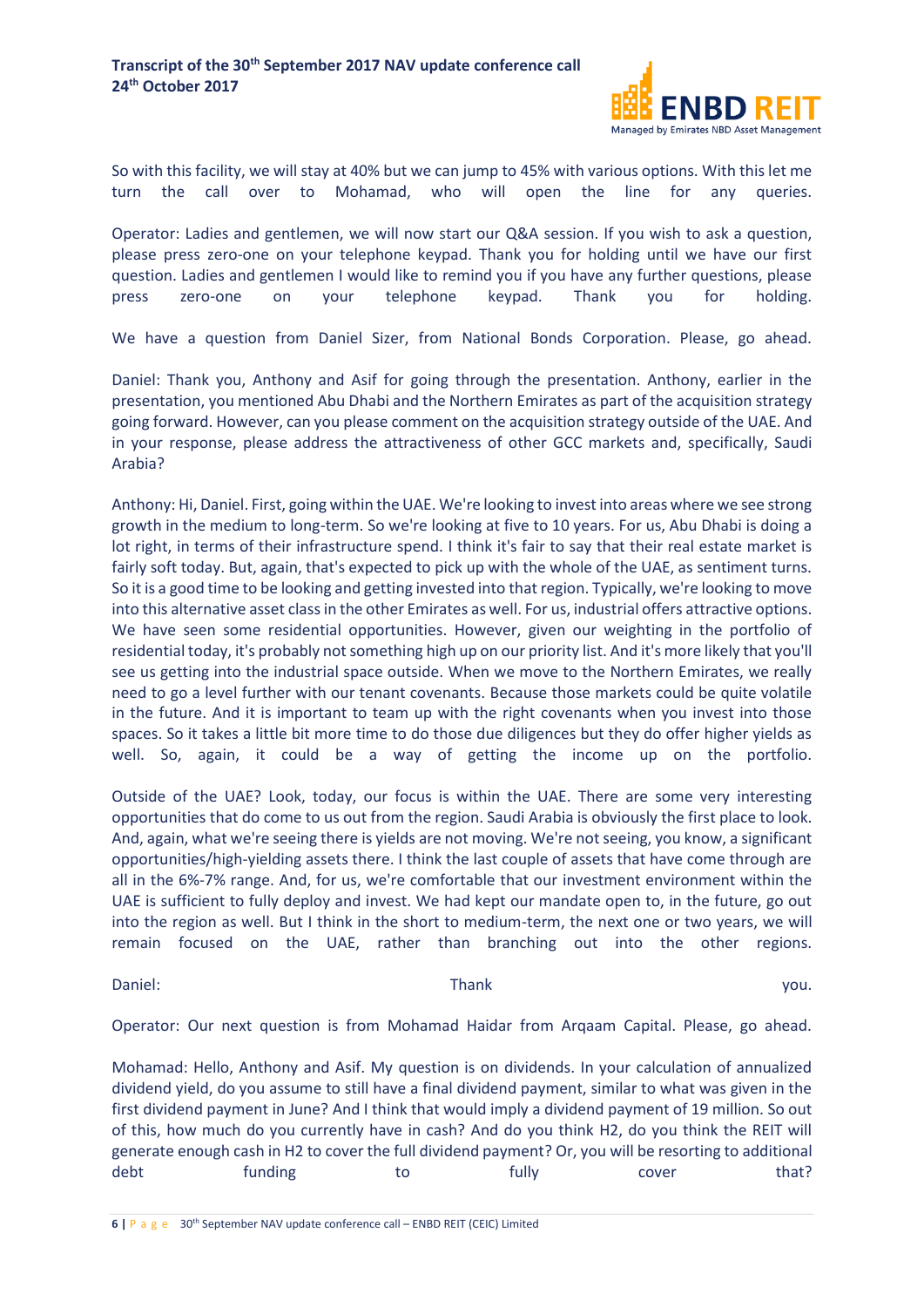

Anthony: Yeah. Thanks, Mohamad. We currently deployed our cash holding into the acquisition of the Edge. We are holding a small balance of cash available now, just purely for the expenses on the building. We do have our credit facility, which is available for drawdown, which will be utilized at the time of the dividend. Again, it's essentially sitting as a balance…a deposit for us at this point. In terms of the target for the dividends, yes, we're aiming to distribute a similar level to what we did in July, off the June numbers. Again, holding the cash for the six month period, ideally, we would have liked to have been fully invested sometime during the summer. It took slightly longer so that has put a bit of pressure on the income returns but again, we're comfortable that we should be close to that number coming towards December this year. We're also looking at lining up our dividend structure with our financial period. So at the moment, we're paying dividends in June and December…well, for periods ending in June and December and our financial year-end is in March. This is from the previous fund structure, which operated in that way. Going forward, we look to pay a future dividend in March, subject to the relevant approvals that need to be put in place, which will be a final dividend for the year. And then, going forward, we're also looking at potentially paying dividends on a quarterly basis. Again, subject to the relevant approvals, that may be the strategy we adopt going forward as we are receiving most of the income upfront in the rental payments, so there's no reason why we shouldn't be distributing this out to investors as soon as possible.

Asif: And just to add to Anthony's point. We are not completely reliant on the credit facility. We have some cash, around seven million dollars, which is gradually increasing in this quarter and in the following quarter, so we will have reasonable cash which can be used for the distribution along with the operating or maintenance expenses.

Mohamad: And this credit facility, if utilized, will take LTV to which level?

Anthony: Fully drawn on the current facility available. We'll take as close to 40% LTV. Our target is to move up 45% and regulations allow us to go to 50%. So there is ability to negotiate further financing facilities from the market and look to deploy that into further acquisitions.

Mohamad: And the dividend, the full-year dividends if 19 million dollars, by my numbers, would imply a payout that's closer to 120% of EPS. Does that require a special approval from the board or you can simply become proceed that?

Anthony: No. That requires a special approval from the board, as well as approval from the oversight committee as well. So if we are distributing for a period more than we're generating, that does require additional approval.

Mohamad: And going forward, do you think this payout ratio will normalize to the 80% minimum required level?

Anthony: Yeah, absolutely. I think once we have fully deployed into…and all the assets within the portfolio are performing at their optimal levels, will very comfortably be at those levels. There is this transition phase that we're going through. Obviously, we slipped on the cash balance during the summer. That's been six months of relatively low return of that amount. That amount is now invested into income-producing assets. Utilizing the leverage facilities that are currently in place and the additional ones that we can go out and obtain, we will get up to those levels.

| Mohamad: Thank you very much. That was very useful. |  |  |  |  |
|-----------------------------------------------------|--|--|--|--|
|                                                     |  |  |  |  |